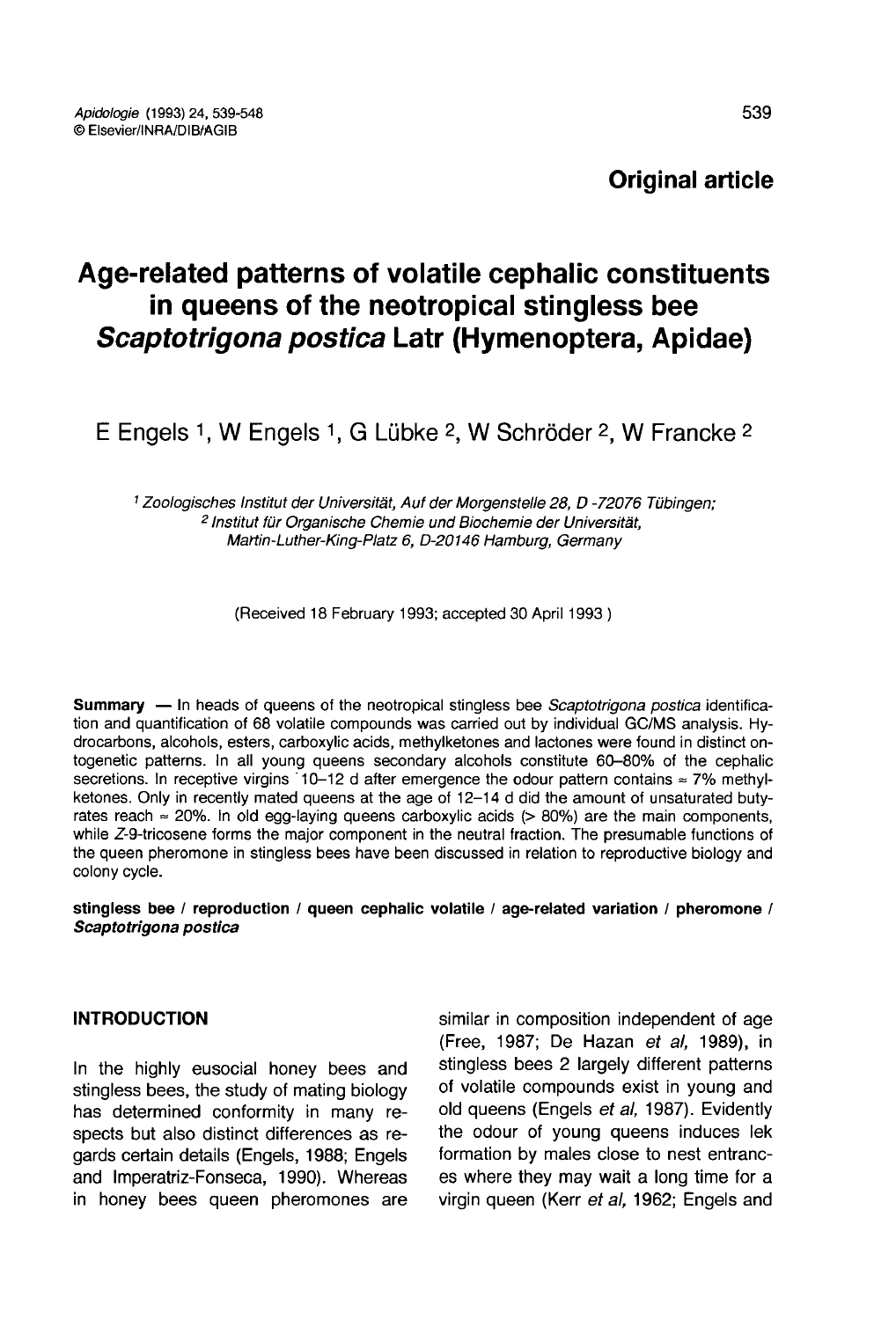Engels, 1984). A young queen usually undertakes several very short orientation loops before she leaves for a nuptial flight which lasts only 10 min or less. Single mating is highly probable since the queen returns with a mating sign which she herself removes and which takes up much time (Engels and Engels, 1988), and according to sperm counts in drone vesicles compared with the spermatheca (Kerr et al, 1962). Based on this particular premating behavior, a mating box laboratory bioassay was developed which showed Scaptotrigona postica gynes to be most attractive to drones at an age of 10-14 and particularly at 12 d (Engels and Engels, 1988), corresponding well to the real mating age. Eighty-five volatile compounds could be identified in the head of queen bees (Engels et al, 1990). According to the differences found in young and old queens, "copies" of the corresponding bouquets were prepared using synthetic compounds. In field bioassays, dummies impregnated with these "artificial head" blends were exposed to drone aggregations. The drones' reaction clearly indicated that they could recognize the scent of a young queen (Engels et al, 1990). This confirmed our assumption that in stingless bees, as in honey bees, cephalic volatiles are important components of the female sex pheromone. Whether ontogenetic patterns in head volatiles might distinctively label a receptive virgin by a bouquet specific for the mating age was investigated in the present study. In addition, a brief report on the development of incipient S postica colonies containing young queens in the premating, mating and postmating phase respectively has been presented.

## MATERIALS AND METHODS

Colonies of S postica were kept in the Depart- ment of Genetics meliponary, USP Campus at Ribeirão Preto, Brazil. March through April, royal cells containing queen pupae were collected from strong colonies and placed in mini-nuclei. Emergence of gynes was checked daily. Young virgins were introduced into small free-flying colonies. These mating nuclei were inspected every 2nd d. Before the queens were dissected, their attractivity to drones was tested in the mating box bioassay (Engels and Engels, 1988).

For individual GC/MS analysis samples were taken from queens of known age and life history. The head of a queen was removed and immediately put into a small vial containing  $\approx$  200 μl pentane (Merck Uvasol). After concentration GC/MS analyses of the extracts were carried out via a HP 5890 coupled to a VG 70/ 250 SE (Ayasse et al, 1990, 1993; Engels et al, 1990).

#### RESULTS

#### Incipient nest development

The mating nuclei were equipped with cerumen and food stores, as found in an incipient filial nest. As there was no worker traffic for transportation of material from a maternal colony, the nuclei had to be supplied with fermented pollen and syrup every 2nd d. The workers usually built some pots and stored honey. The entrance of a newly established colony containing a young gyne was always closed for 6-8 d by a bulb. The workers did not forage during this period. Only a few d prior to the nuptial flight of the virgin was the entrance slightly reopened.

After mating of the young queen, several changes in worker behavior could be observed. The nurse bees consumed increasing amounts of pollen and constructed a small brood nest covered with an involucrum. Initially only 1 or 2 cells were built and provisioned. Older bees began to forage pollen. Usually 3-4 d after the nuptial flight the queen was seen for the first time on the small brood nest, and subsequently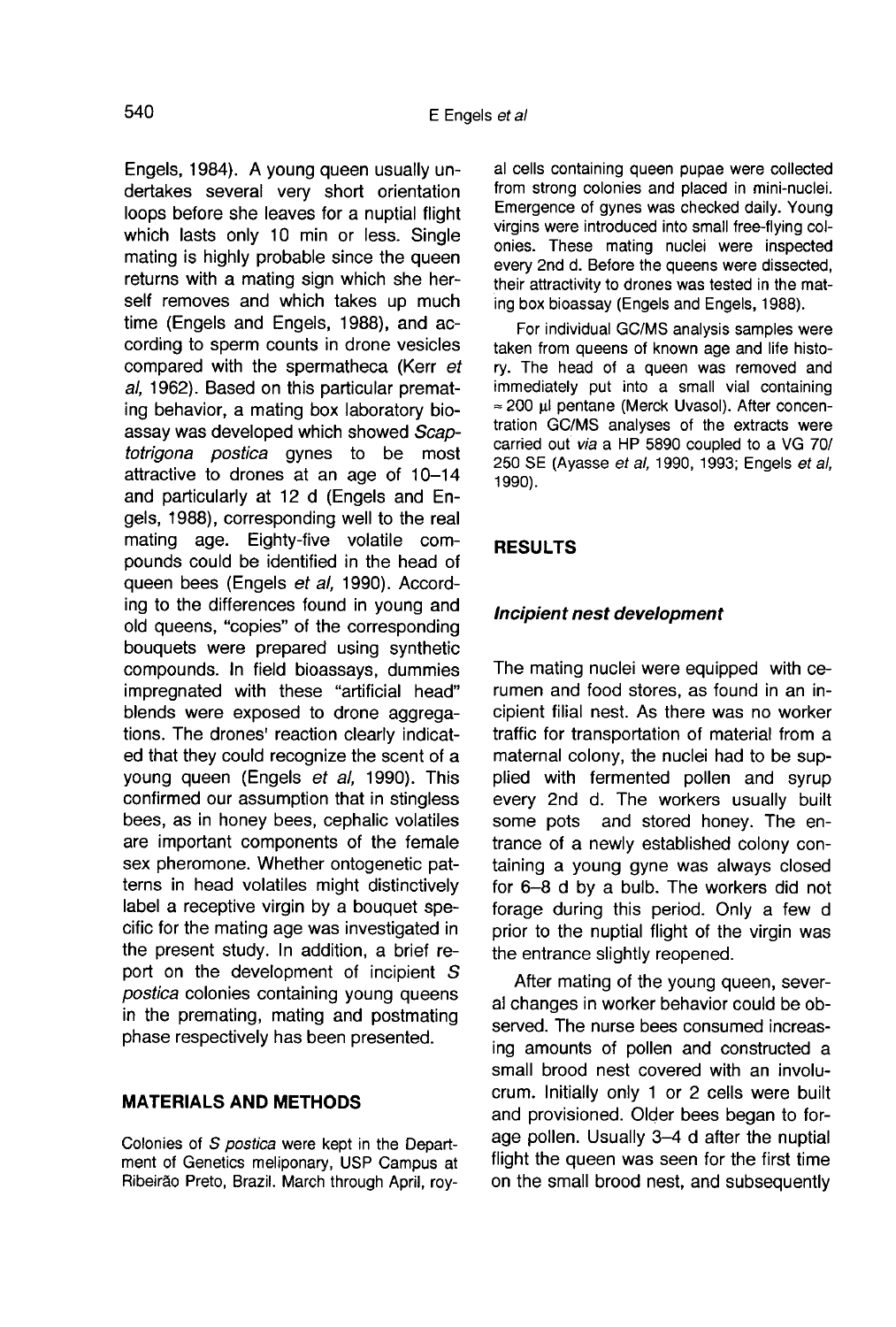started ovipositioning. Although at this stage a young queen is already to some extent physogastric she at first lays only 3-6 eggs/d, but this rate increases rapidly. Normally 4 or 5 d after the start of egg laying,  $\approx$  50 operculated brood cells are found. At 25 d of age the full physogastric status of an intensely laving queen is attained, and the brood nest consists of 1 000-2 000 cells. This stimulates the workers to construct an entrance funnel and to guard the nest. Forager traffic is then so heavy that reinforcement of such colonies once a wk becomes necessary, until the first young workers emerge after ≈ 50 d.

# Age-related patterns of cephalic volatiles and queen attractivity

Young and old queens differ considerably in the constitution of their cephalic volatile bouquets (fig 1). The percentage of 68 volatiles was determined in the individual pentane extracts of heads of 13 queens via quantitative GC. All identified compounds contributing to at least 0.01% of the spectrum were considered. These were 17 alcohols, 5 ketones, 29 hydrocarbons, 8 esters and 9 carboxylic acids (table I). According to the proportions of the compounds, the individual odour patterns could



Fig 1. Gas chromatograms of cephalic pentane extracts of (A) young and (B) old Scaptotrigona postica queens. These are examples of GC analyses of individual samples which, according to the separation conditions, result in peak patterns not always showing all the minor components. The peak numbers correspond to the following compounds: 1. Heptan-2-one; 2. Heptan-2-ol; 3. Nonan-2-one; 4. Tetradecane; 5. Nonan-2-ol; 6. 2-Heptyl hexanoate; 7. Undecan-2-one; 8. Hexyl octanoate; 9. Heptadecane; 10. Undecan-2-ol; 11. N-Ethylaniline \*; 12. Tridecan-2-one; 13. Nonadecane; 14. Tridecan-2-ol; 15. Dodecanol; 16. 2-Tridecyl butyrate; 17. Eicosane; 18. Pentadecan-2-one; 19. Dodecyl butyrate; 20. Tetradecyl acetate; 21. Heneicosane; 22. Z-9-Heneicosene; 23. Pentadecan-2-ol; 24. y-Decalactone; 25. 8-Decalactone; 26. Z-5-Tetradecenol; 27. Docosane; 28. Decyl octanoate; 29. Docosene; 30. Tetradecyl butyrate; 31. Z-5-Tetradecenyl butyrate; 32. Tricosane; 33. Z-9-Tricosene; 34. Heptadecan-2-ol; 35. Tricosadiene; 36. Tetracosane; 37. Dodecyl octanoate; 38. Nonadecan-2-one; 39. Z-7-Hexadecenyl butyrate; 40. Pentacosane; 41. Z-9-Pentacosene; \*: contamination.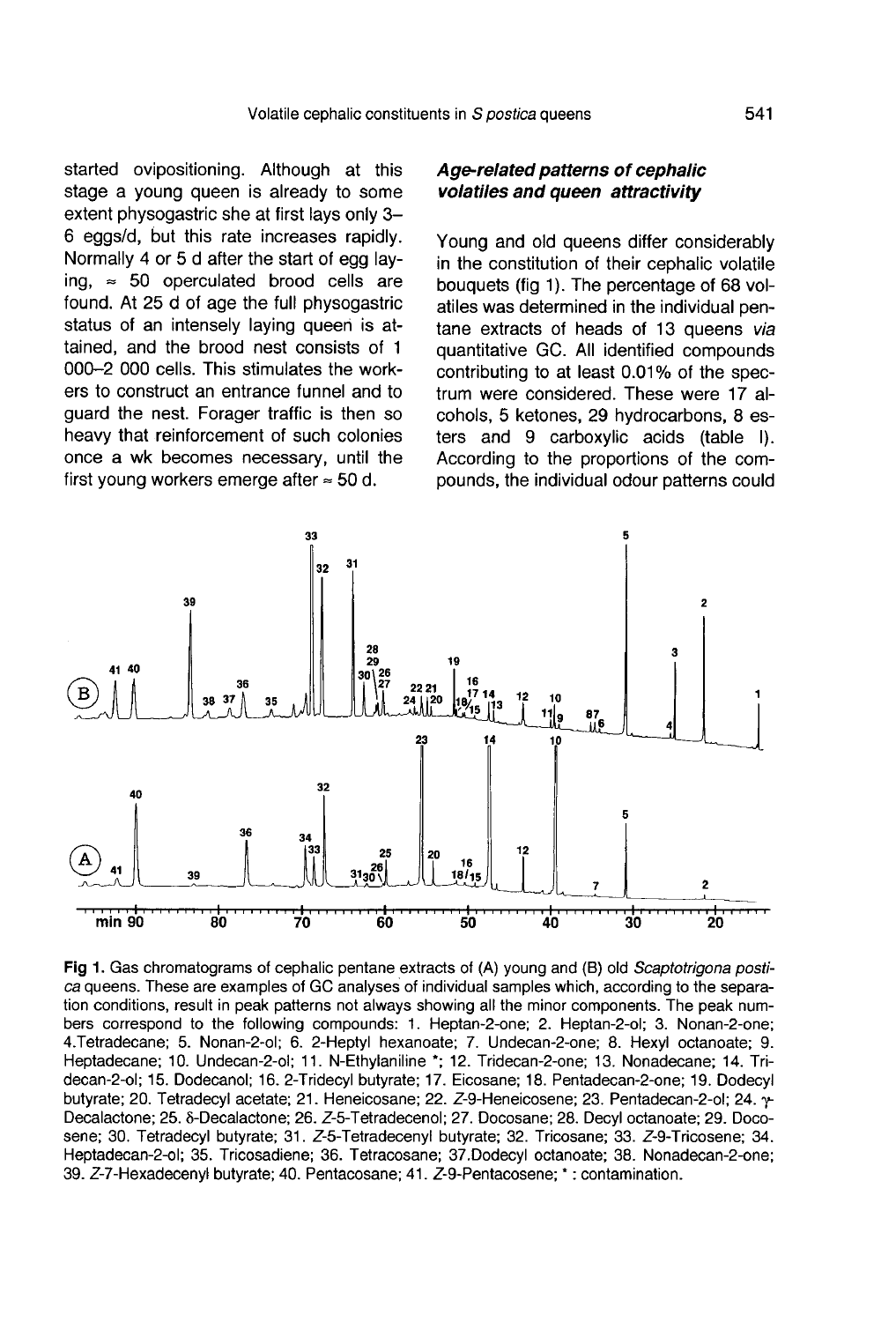| wa ama hima a<br>こうこう こうこう<br><b>The Second State Second Second Second Second Second Second Second Second Second Second Second Second Second Second Second Second Second Second Second Second Second Second Second Second Second Second Second Second Second S</b><br>o home of | $-$ and of 1 or more complete.                                                                                       |
|---------------------------------------------------------------------------------------------------------------------------------------------------------------------------------------------------------------------------------------------------------------------------------|----------------------------------------------------------------------------------------------------------------------|
| 7<br>יינה הוא לה הוא היה יי<br>- 1.5 mm mm mm mm mm<br><b>CONTACT</b><br>$\frac{1}{2}$<br>ı<br>ミミミニ こうこう                                                                                                                                                                        | Ì<br>at reast y.y is the war water<br>i<br>$\sim$ all common $\sim$<br>$\frac{1}{2}$<br>j<br>1<br>1<br>$\frac{1}{2}$ |
| m of the c <sub>e</sub>                                                                                                                                                                                                                                                         | ة<br>من                                                                                                              |

| ş               | Compound (%)                                                                                                                                                                                           | Queen<br>age (d)    | c                              | מ ו                                           | ာ ၃                  | 4 5                   | 5 0                  | ಂ ಎ                        | しど                                           | a a                         | თ<br>చ               | 5 s                           | 5 z                        | 5<br>7<br>2                 | ′ະ<br>ລັ               |  |
|-----------------|--------------------------------------------------------------------------------------------------------------------------------------------------------------------------------------------------------|---------------------|--------------------------------|-----------------------------------------------|----------------------|-----------------------|----------------------|----------------------------|----------------------------------------------|-----------------------------|----------------------|-------------------------------|----------------------------|-----------------------------|------------------------|--|
|                 | <b>Dass</b><br>$(2)$ - $5$ -Tetrado<br>$(2)$ -7-Herade<br>Octadecanol<br>$(2)$ -9-Octadec<br>Hexadecano<br>Alcohols                                                                                    |                     | 288888<br>------               | 888888                                        | 888818<br>888818     | 000000<br>87838       | 328288<br>228288     | 888888<br>000000           | 922188<br>523188                             | 000000<br>848288            | 848588               | 838888<br>000000              | 888883<br>000000           | 888128<br>888128            | 888888<br>000000       |  |
|                 | Heptan-2-ol<br>Ccan-2-ol<br>Ccan-2-ol<br>Decan-2-ol<br>Diodecan-2-ol<br>Undecan-2-ol<br>Pridecan-2-ol<br>Tridecan-2-ol<br>Tridecan-2-ol<br>Tridecan-2-ol<br>Penadecan-2-ol<br>Hexadecan-<br>Heptadecan |                     | 19895#8855753<br>19895#8855753 | <b>ី</b> ខ្ពុំដូចដូចដូចមិន<br>ដូចដូចដូចដូចដូច | 53858835888          | 86884646588           | 808050884188         | 88=8=8=8=88<br>10=05=8=8=8 | ដូងដូនមន្តនិន្ទុងនិង<br>ដូងដូនមន្តនិន្ទុងនិង | 35387888898                 | 110194486585         | gadanyagence<br>Sanganyagence | 88\$8588588<br>00000000000 | =83377838989<br>=8337783899 | 388238275882           |  |
| ≌ຂສສສ           | Heptan-2-one<br>Nontan-2-ope<br>Undecan-2-one<br>Tridecan-2-one<br>cntadecan-2<br>ldow)                                                                                                                |                     | 87882                          | អង្គក្នុង<br><b>ខ្លួន</b> ទី១                 | 11128                | 89386<br>10000        | 85393<br>85393       | 82178<br>82178             | 88888<br>-0000                               | <b>ខន្ធន្តន្ត</b><br>ទី១១១១ | 88888<br>88888       | ಇ8ಿ೨೦೫<br>೧೦೦೦೦               |                            | <b>=888=</b><br>==          | <b>211233</b><br>22233 |  |
|                 | Ester.                                                                                                                                                                                                 |                     |                                |                                               |                      |                       |                      |                            |                                              |                             |                      |                               |                            |                             |                        |  |
| <b>DANSLESS</b> | Hexadeceayl<br>5-Tetradeceny<br>-Tetradeceny<br>exadecenyl<br><u>GOOGOOGO</u>                                                                                                                          | butyrate<br>scetate | 88888888<br><b>eeeee</b> e     | 88888888<br>00000000                          | 88885888<br>00000000 | 3=18318:1<br>00000000 | 88821888<br>0000-000 | 88888888                   | 20238⊐=88<br>2023                            | 93811828<br>9991#000        | 22888878<br>22888878 | 83228888<br>------------      | 88888888<br>98888888       | 88888888<br>00000000        | 88888888<br>00000000   |  |

542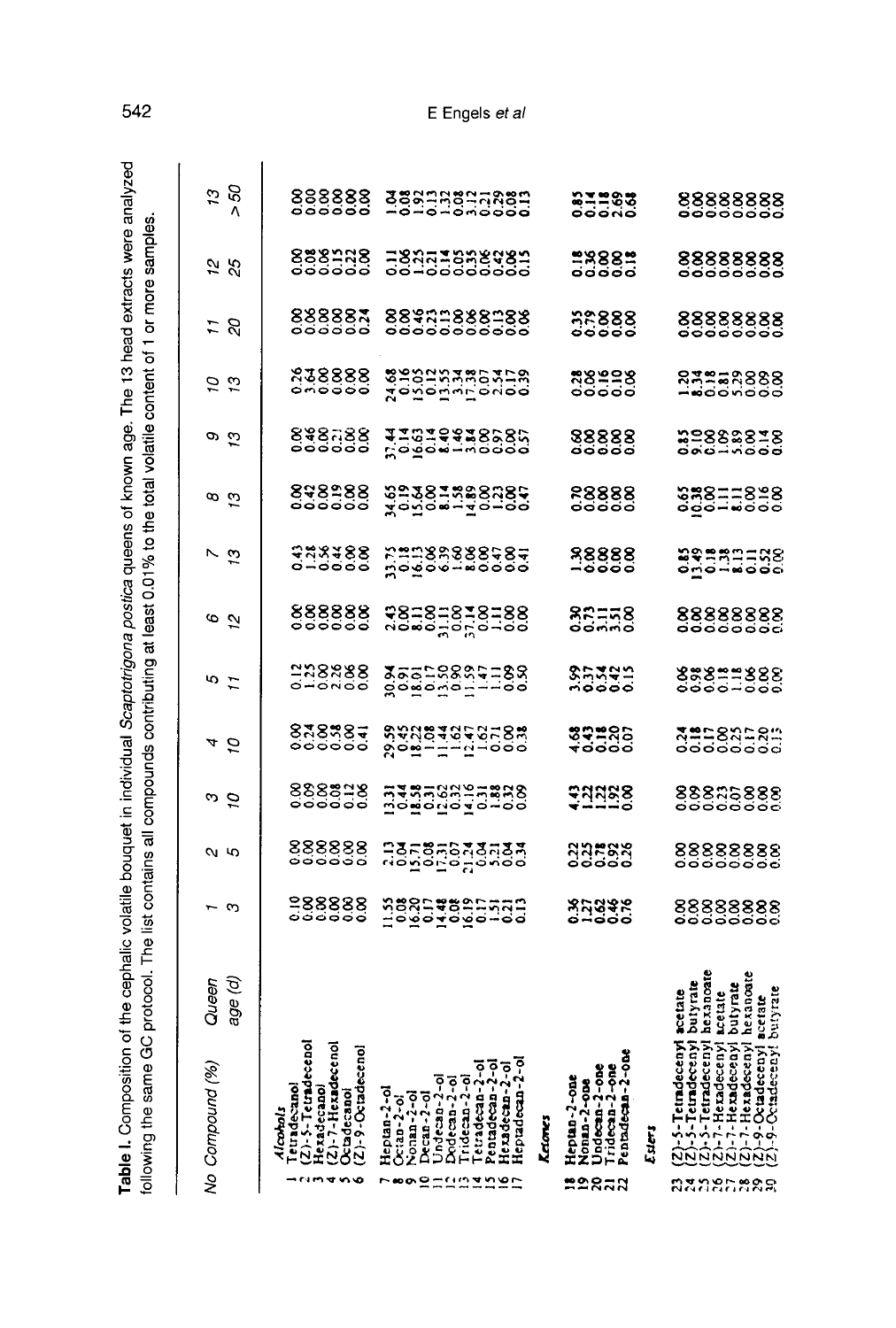| Volatile cephalic constituents in S postica queens |  |
|----------------------------------------------------|--|
|----------------------------------------------------|--|

| Heptadecane<br>Octadecane<br>Heneicosane<br><b>Letradecane</b><br>Heptacosane<br>Pentadecane<br>Hexadecane<br>Nonadecane<br><b>Cetracosane</b><br>Pentacosane<br><b>lexacosane</b><br>Nonacosane<br>Octacosane<br>Jndecane<br>Dodecane<br>Tridecane<br>Tricosane<br>Docosane<br>Eicosane<br><u> EREXXERESTROIPERES</u> | Heneicosen<br>-9-Heptacosen<br>etracosene<br>Pentacosene<br>9-Hexacosene<br>-9-Octacosene<br>-9-Nonacosen<br>Carboxylic acids<br><b>Tricosene</b><br>9-Eicosene<br>9-Heneicos<br>Alkenes<br>୍ଦୁ<br>$\phi$<br>$\overline{5}$<br><b>~~~~~~~~~</b> ~ | Total content (%)<br>Heradecanoic acid<br>(Z)-7-Heradeceno<br>Octodecanoic acid<br>Decanoic acid<br>Dodecanoic aci<br>Tetradecanoic:<br>Hexanoic acid<br>Oleic-, Linole<br>.inotenic acid<br>Octanoic acid<br>858838869 |
|------------------------------------------------------------------------------------------------------------------------------------------------------------------------------------------------------------------------------------------------------------------------------------------------------------------------|---------------------------------------------------------------------------------------------------------------------------------------------------------------------------------------------------------------------------------------------------|-------------------------------------------------------------------------------------------------------------------------------------------------------------------------------------------------------------------------|
|                                                                                                                                                                                                                                                                                                                        |                                                                                                                                                                                                                                                   | 100.00<br>18.85<br>88888888                                                                                                                                                                                             |
| 88888882353582833853<br>9999999999999999999                                                                                                                                                                                                                                                                            | 888888553<br>00000000                                                                                                                                                                                                                             | 100.00<br>23583888<br>22.22                                                                                                                                                                                             |
|                                                                                                                                                                                                                                                                                                                        | 828823555<br>828823555                                                                                                                                                                                                                            | <b>89.001</b><br>$\frac{3}{2}$                                                                                                                                                                                          |
|                                                                                                                                                                                                                                                                                                                        | 888888888<br>00000000                                                                                                                                                                                                                             | 100.00<br><b>83885882</b><br>2000000-<br>៊ុ                                                                                                                                                                             |
| <b>888888888#8888=8588<br/>000000000000000000</b>                                                                                                                                                                                                                                                                      | 888888588<br>----------                                                                                                                                                                                                                           | 100.00<br><b>38883815</b><br>28883815<br>$\frac{3}{2}$                                                                                                                                                                  |
| 88888888888888858888<br><b>88888888888888</b> 8                                                                                                                                                                                                                                                                        | 888888885<br>688888885                                                                                                                                                                                                                            | 100.00<br>88533855<br>8853855<br>$\ddot{5}$                                                                                                                                                                             |
|                                                                                                                                                                                                                                                                                                                        | 888888588<br>00000000                                                                                                                                                                                                                             | 100.00<br>~~~~~~~~~<br>~~~~~~~~~<br>उँ                                                                                                                                                                                  |
|                                                                                                                                                                                                                                                                                                                        | 888888#88<br>-----------                                                                                                                                                                                                                          | 100.00<br>88888888<br>ខ្ញុ                                                                                                                                                                                              |
|                                                                                                                                                                                                                                                                                                                        | 888888787                                                                                                                                                                                                                                         | 100.00<br>88888888<br>00000000<br>ខ្លួ                                                                                                                                                                                  |
|                                                                                                                                                                                                                                                                                                                        | 888888888<br>000000-00                                                                                                                                                                                                                            | 100.00<br>88888888<br>00000000<br>g                                                                                                                                                                                     |
|                                                                                                                                                                                                                                                                                                                        | 883838587                                                                                                                                                                                                                                         | 100.00<br>23232253<br>67.67                                                                                                                                                                                             |
|                                                                                                                                                                                                                                                                                                                        | 8588383503<br>858838350                                                                                                                                                                                                                           | 100.00<br>ੑੑੑੑੑਲ਼ਖ਼ਫ਼ਲ਼ਖ਼ਜ਼<br>ਲ਼ੑਫ਼ਲ਼ਫ਼ਲ਼ਖ਼ <u>ਜ਼ਜ਼</u><br>46.60                                                                                                                                                       |
| 100888111008008358883<br>0000000000000000000                                                                                                                                                                                                                                                                           | 888858889<br>00-000000                                                                                                                                                                                                                            | 82258328<br>100.00<br><b>x</b>                                                                                                                                                                                          |

Alkanes

543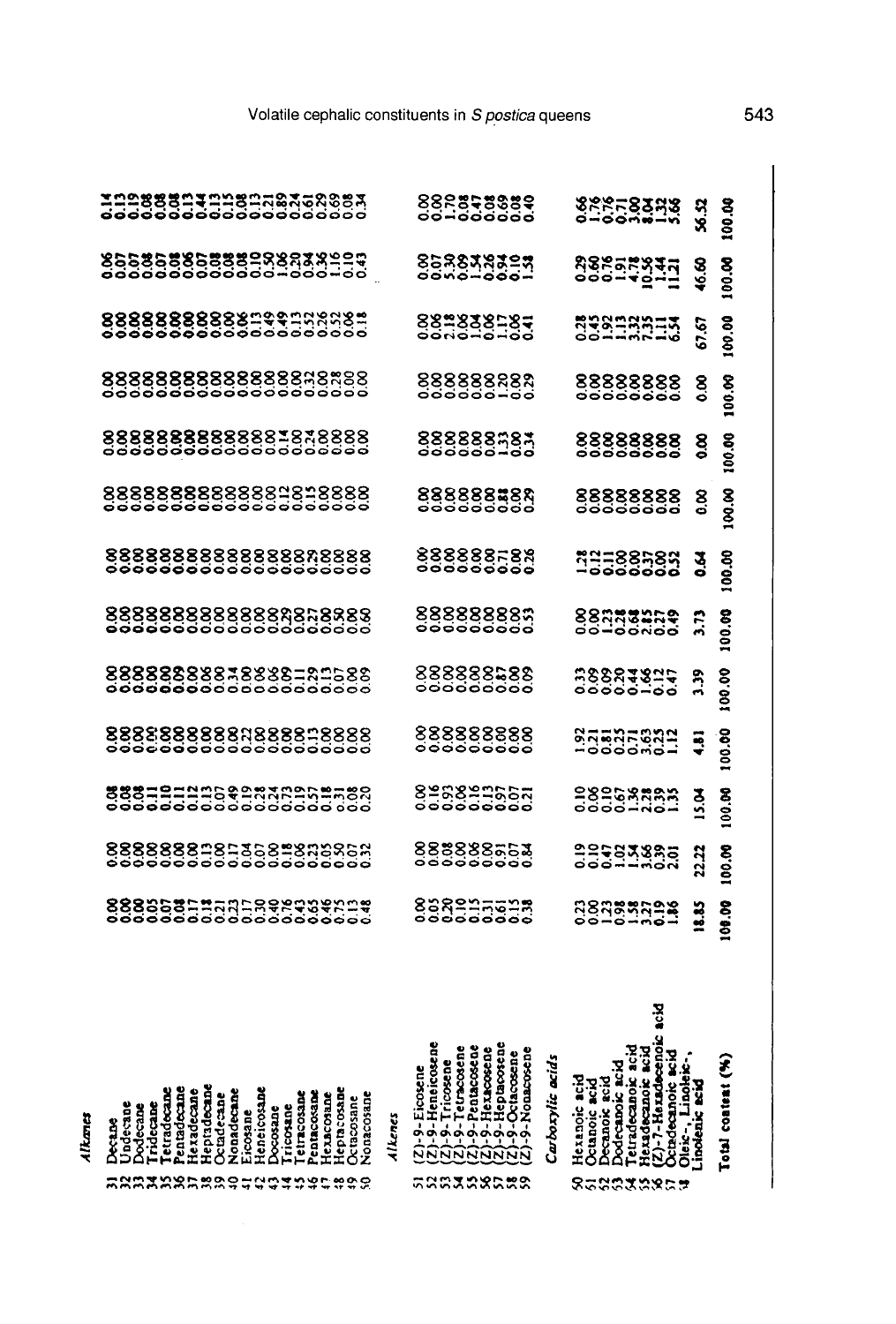easily be grouped into 4 classes corresponding to age groups. The queens belonging to these groups were sampled 0- 5, 10-12, 12-14 and 20-100 d after emergence respectively, representing the physiological status of premating gynes, receptive virgins, mated young queens and egg laying, physogastric old queens (fig 2). This status was confirmed by the results of the mating box test. The premat-<br>ing quines were not attractive for the gynes were not attractive for the drones. One of these solicited food from the males in the mating box. Only the receptive virgins received immediate copulation attempts from the drones. One was made when she had just left the nest for the mating flight. The already mated young queens were much less attractive, and the same was the case for the old physogastric queens. The drones in the mating box, however, copulated with one of the egglaying queens who had just been taken from a large colony.

# Compound patterns correlated with the queen's physiological status

In all young queens collected < 15 d after emergence, the secondary alcohols represented predominant volatiles in the cephalic extracts (fig 2). In 10-14-d-old queens, the 2-alkanols constituted 75% of the bouquet. In contrast, in the old egg-laying queens the amount of alkanols was reduced to < 5%. Instead carboxylic acids were found to be the main compounds, av-



Fig 2. Proportions of compound groups found in the cephalic volatile bouquet of Scaptotrigona postica queens of different physiological status. 4 distinct ontogenetic patterns can be distinguished.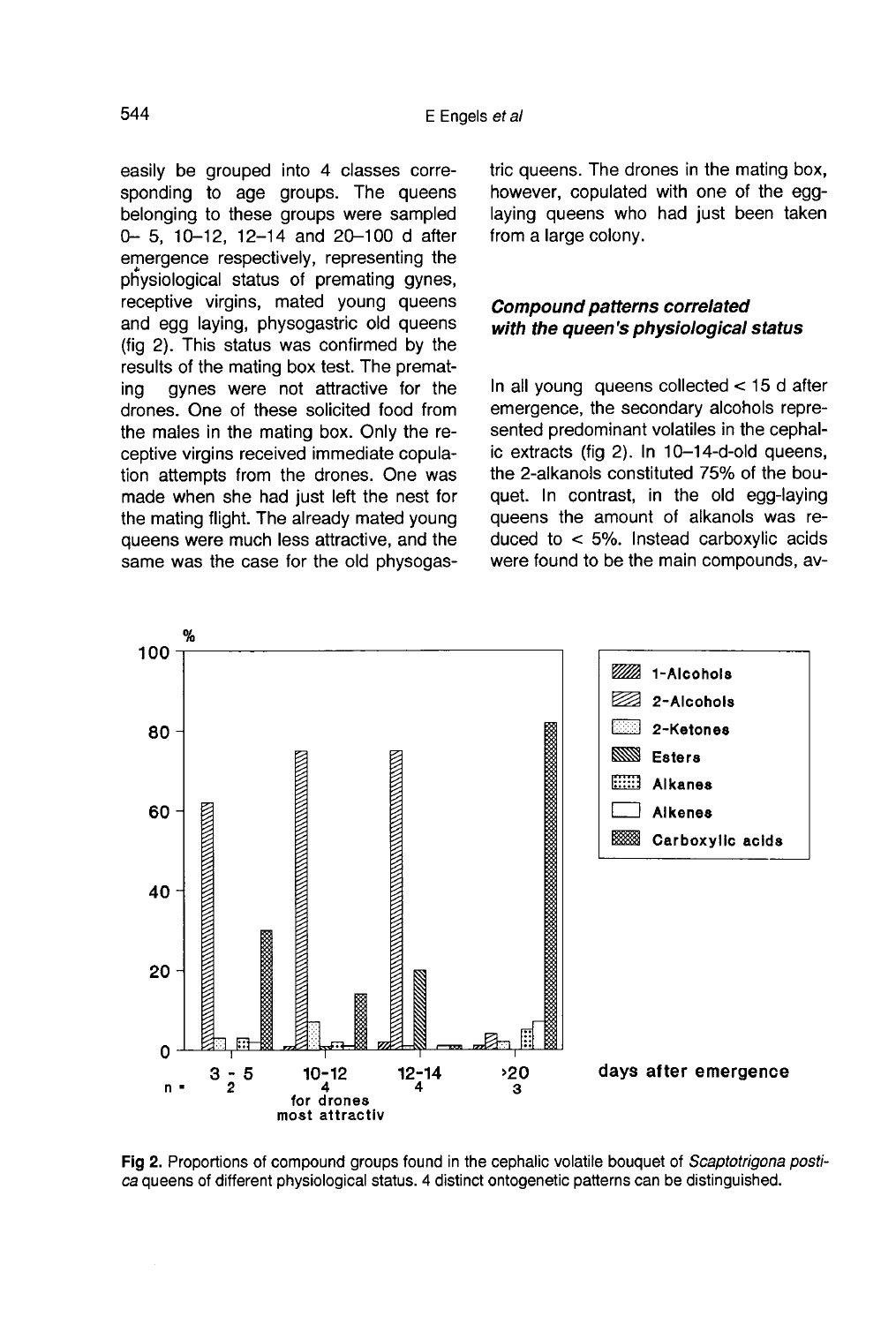eraging  $\approx$  80%. In newly emerged gynes, the carboxylic acid content was  $\approx$  30%. In the cephalic extracts of receptive and highly attractive virgins, a mean content of 7% methyl ketones was calculated. In all other groups, the percentage of ketones was much less. Butyrates of straight-chain unsaturated primary alcohols were found to contribute  $\approx 20\%$  to the bouquet only in young but already mated queens. The 7% mean hydrocarbon content present in the head extracts of old physogastric queens was high compared to that in younger individuals.

## **DISCUSSION**

The worker's closure of the entrance to an incipient nest containing a gyne not yet ready for mating may prevent the premature formation of a drone aggregation. This "closed-door state" of a filial nest might also prevent other gynes from the maternal colony or neighbouring nests from entering and displacing the resident virgin. The bulb constructed by incipient colonies to close the entrance resembled the sealing observed during long-lasting cold rainy periods.

The data on cephalic volatile composition in individual S postica queens clearly indicate not only pronounced differences in the odour bouquet of young and old queens (Engels et al, 1987, 1990), but also a distinct age-related pattern that gradually changes, in particular during the first 2 wk after emergence. This raises questions concerning the reasons for such ontogenetic patterns in adult queen cephalic volatiles with respect to stingless bee reproductive biology.

In contrast to honey bees (Velthuis, 1985), stingless bee queens are not always attractive to workers, which pursue and often kill a young gyne (Engels and Imperatriz-Fonseca, 1990). In S postica

only during the brief mating period at  $\approx$  12 d after emergence is a virgin highly attractive to the males (Engels and Engels, 1988). However, already a few d prior to the short nuptial flight drones form a lek aggregation close to the colony (Kerr et al. 1962; Engels and Engels, 1984). In a receptive virgin, evidently the highly volatile secondary alcohols comprising 60-80% of the cephalic bouquet in young queens are involved in mate attraction, as in field tests using a dummy impregnated with the 4 major 2-alkanols, drones in an aggregation were found to be attracted (Engels et al, 1990). After a successful mating flight, the young queen becomes much less attractive to the drones (Engels and Engels, 1988). She still has to be accepted by the colony (Engels and Imperatriz-Fonseca, 1990). Only the egg-laying and physogastric queen attains a stable dominant royal status (Engels, 1986).

In stingless bees, the queen apparently contributes important information to nest odour. Only in the event that a virgin is present in a colony is the formation of a drone aggregation released. Since after a successful mating flight this lek assembly in the vicinity of a filial nest soon disintegrates (Engels and Engels, 1984), the nest odour must change, signalling to the males that they can no longer expect to find a virgin.

Another question is that of a possible negative label regarding a recently mated queen. Is there a post-copulation message indicating to the drones that this young queen is no longer receptive? In the primitively eusocial halictine bee Lasioglossum malachurum, the volatile composition of the Dufour's gland secretion changes significantly within 1 d after mating (Ayasse et al, 1993). It is interesting to note that the butyrates found in high proportions only in such S postica queens show some structural relationship to certain acetates which are typical sex pheromones in Lepidopte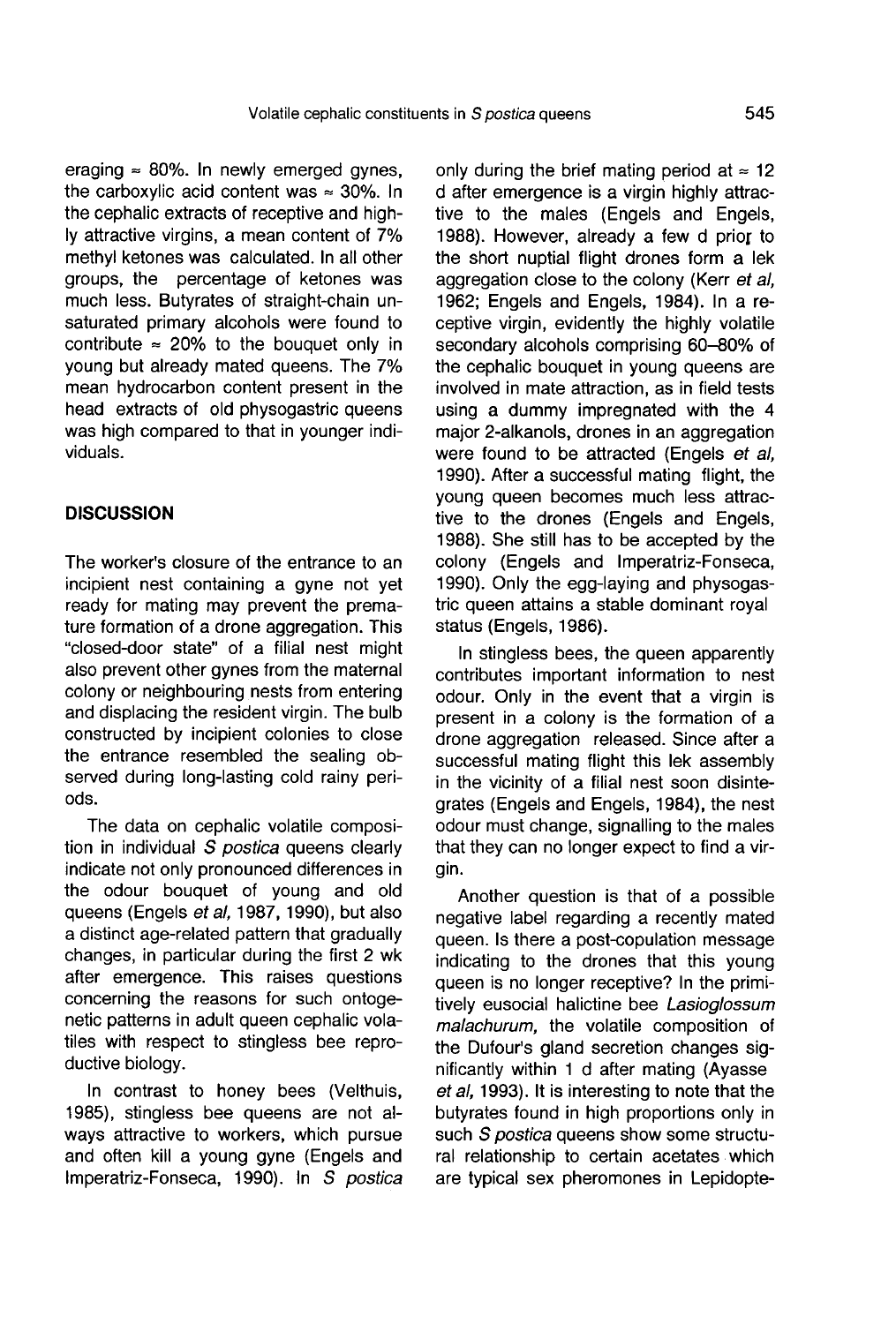ran females (Arn et al, 1992). Under natural conditions the mated queen will not undertake another nuptial flight, and therefore normally will not meet any more mature drones which in stingless bees colonies always leave the maternal colony and act as vagabonds (Engels and Engels, 1984; Engels, 1987). In the mating box bioassay drones confronted with a recently mated young queen showed little interest (Engels and Engels, 1984; confirmed by the biotest results reported here).

The post-mating transition of the young queen to the status of an accepted egglaying head of the colony (Engels and Imperatriz-Fonseca, 1990) has a prominant influence on the workers' behaviour. Construction and provisioning of brood cells as well as laying of alimentary eggs is stimulated in young nurse bees, whereas colony defense and foraging is intensified in old field bees (Engels et al, 1979). In the honey bee, a similar stimulation, and in addition retinue formation (which is not observed in a comparable manner in stingless bees), is released by a blend of major components present in the queen's mandibular gland secretions (Slessor et al, 1988, 1990). Whether in physogastric S postica queens cephalic volatiles represent this dominance signal function, perhaps in combination with the secretions from the large abdominal tergal glands in stingless bee queens(Cruz-Landim et al, 1980), still has to be investigated. In the head extracts of old and egg-laying queens, Z-9-tricosene constitutes the main hydrocarbon; this compound is widespread among insects and is also known as a sex pheromone component in female house flies (Adams, 1986).

## ACKNOWLEDGMENTS

This study was carried out in cooperation with the Departments of Genetics and Biology, University of São Paulo, Campus Ribeirão Preto. We appreciate the facilities kindly provided by our colleagues, ZLP Simões and LS Gonçalves.<br>The work was supported by DFG grants The work was supported (Schwerpunkt Chemische Ökologie En 89/11 and Fr 507/8).

Résumé — Analyse en fonction de l'âge des constituants volatils des glandes céphaliques chez les reines de Scaptotrigona postica, mélipone néotropicale. On a déterminé par chromatographie en phase gazeuse (fig 1) la concentration de 68 composés volatils (fig 2) provenant d'extraits au pentane de têtes de reines de Scaptotrigona postica. Une série de 13 reines d'âge connu, élevées dans un rucher expérimental à l'université de Sâo Paulo à Ribeirão Preto, a été analysée. Les résultats montrent des différences entre les pourcentages des divers composés. Ces différences peuvent être considérées comme un profil ontogénétique qui permet de séparer nettement les jeunes reines avant, au moment de l'accouplement et après, ainsi que les vieilles reines pondeu ses (fig 2). Chez les jeunes reines les alcools secondaires dominent, formant 60 à 80% du bouquet. Chez les vieilles reines physogastriques ils ne représentent plus que 5%, alors que les acides carboxyliques représentent plus de 80%. Le Z-9 tricosène est le composé principal de la fraction neutre de cette classe d'âge. Les reines vierges réceptives se caractérisent par un bouquet odorant typique de l'âge de 10-12 j et qui se compose de 5 à 10% de méthylcétone. Seules les jeunes reines qui viennent de s'accoupler présentent un pourcentage relativement élevé d'esters (20% de butyrates insaturés). Le développement du nid chez cette espèce de mélipone est brièvement décrit. On discute des fonctions possibles de la phéromone royale en rapport avec la biologie de la reproduction et le cycle de la colonie, qui présentent des différences par rapport à l'abeille domestique.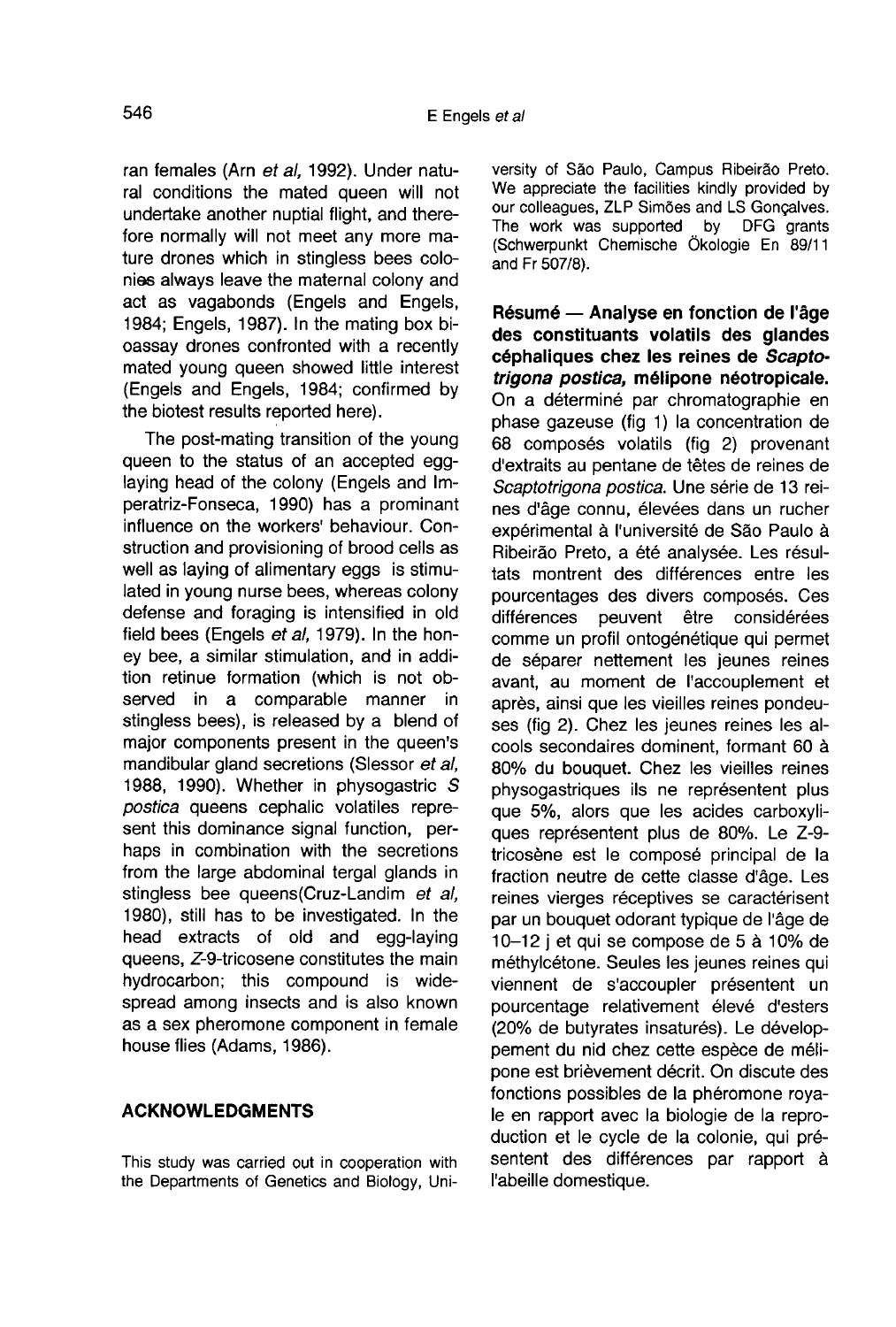Meliponinae / Scaptotrigona postica / reproduction / glande céphalique / phé romone / composé volatil / effet âge

Zusammenfassung — Alterskorrelierte Muster in der Zusammensetzung flüchtiger Inhaltsstoffe von Kopfdrüsen bei Königinnen der neotropischen stachellosen Biene Scaptotrigona postica. In den Köpfen einzelner Königinnen der neotropischen stachellosen Biene Scaptotrigo na postica wurde mittels Gaschromatographie (Abb 1) die Konzentration von 68 flüchtigen Inhaltsstoffen in Pentanextrakten von Einzelköpfen bestimmt (Abb 2). Die Analysenergebnisse einer Serie von 13 altersbekannten Königinnen, die in Brasilien auf einem Versuchsbienenstand der Universität von São Paulo in Ribeirão Preto gehalten wurden, ergaben charakteristische Unterschiede in den Anteilen der Einzelkomponenten. Sie lassen sich als ontogenetisches Muster interpretieren, aufgrund dessen Jungköniginnen vor, während und nach dem Paarungsalter sowie eierlegende Altköniginnen sich klar unterscheiden (Abb 2). Bei Jungköniginnen dominieren sekundäre Alkohole mit Anteilen von 60-80% am Bouquet. Bei physogastrischen Altköniginnen machen diese nur noch unter 5% aus, Carbonsäuren dage-<br>aen über 80%. Z-9-Tricosen ist die Z-9-Tricosen ist die Hauptkomponente in der Neutralfraktion dieser Altersstufe. Paarungsbereite Jungköniginnen zeichnen sich durch ein für das Alter von 10-12 Tagen typisches Duftmuster aus, das 5-10% Methylketone enthält. Bereits begattete Jungköniginnen hingegen weisen einen relativ hohen Anteil von Estern auf, nämlich etwa 20%.

In einem kurzen Abriß wird die Nestentwicklung bei dieser Art stachelloser Bienen beschrieben. Mögliche Funktionen des Königin-Pheromons werden in Zusammenhang mit der Fortpflanzung und dem Nestzyklus diskutiert, wobei Unterschiede zu

dem von Honigbienen Bekannten aufgezeigt werden.

## Stachellose Bienen / Fortpflanzung / Königin-Kopfduftstoffe / Ontogenetische Pheromon-Muster

## **REFERENCES**

- Adams T S (1986) Effect of different female produced pheromone components on male courtship behavior in the house fly, Musca domestica. Adv Invertebr Reprod 4, 297-304
- Arn H, Tóth N, Priesner E (1992) List of sex pheromones of Lepidoptera and related attractants. In: Int Organ Biol Control (IUBC). INRA, Montfavet, 2nd, 179 pp
- Ayasse M, Engels W, Hefetz A, Lübke G, Francke W (1990) Ontogenetic patterns in amounts and proportions of Dufour's gland volatile secretions in virgin and nesting queens of Lasioglossum malachurum (Hymenoptera: Halictidae). Z Naturforsch 45c, 709- 714
- Ayasse M, Engels W, Hefetz A, Tengö J, Lübke G, Francke W (1993) Ontogenetic patterns of volatiles identified in Dufour's gland extracts from queens and workers of the primitively eusocial halictine bee, Lasioglossum malachurum (Hymenoptera: Halictidae). Insectes Soc 40, 41-58
- Cruz-Landim C da, Höfling M C A, Imperatriz- Fonseca V L (1980) Tergal and mandibular glands in queens of Paratrigona subnuda (Moure) (Hymenoptera: Apidae). Morphology and associated behaviour. Naturalia 5, 121- 133
- Engels E, Engels W (1984) Drohnen-Ansammlungen bei Nestern der stachellosen Biene Scaptotrigona postica. Apidologie 15, 315-328
- Engels E, Engels W (1988) Age-dependent queen attractiveness for drones and mating in the stingless bee, Scaptotrigona postica. J Apic Res 27, 3-8
- Engels E, Engels W, Francke, W (1987) Do stingless bees have two complexes of queen substances? In: Chemistry and Biology of Social Insects (Eder J, Rembold H, eds) Verlag Peperny, Munich, 710-711